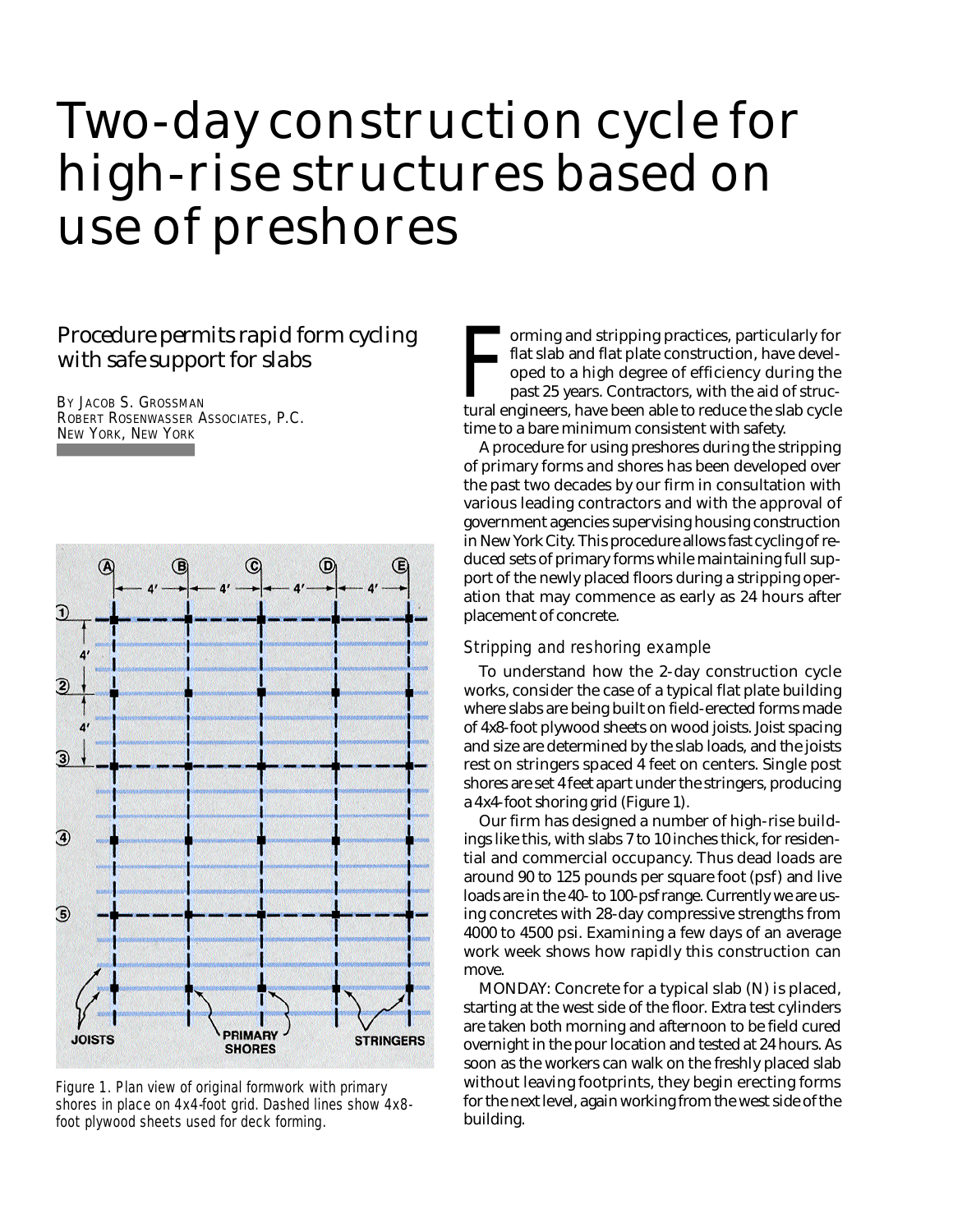*TUESDAY MORNING*, Step 1: Forms are removed from columns and beam sides. Preshores are installed under alternate sheets of plywood at locations marked in Figure 2. Note that the preshores are placed at both ends of the same sheet of plywood, bypassing the joists and stringers that support the plywood sheets (Figure 3). These preshores are wedged in securely but not tight enough to cause any lifting of the Monday slab above.

The strength test results from Monday's early morning cylinders are phoned in. If the strength reaches 1700 psi or more, Step 2 may proceed—but NEVER earlier than noon. We have found this strength satisfactory for our buildings, but others should verify the strength level necessary for safe work in their own structures. This is a decision for the structural designer.

*T U E S D AY AFTERNOON*, Step 2: A thinning-out operation starts at the west end where concrete was first placed. The contractor removes half of the stringers and about 75 percent of the original or primary shores (Figure 2). The preshores remain in place.

*EARLY WEDNESDAY MORNING*, Step 3: By now formwork is in place for the next slab  $(N + 1)$ . Before placing any concrete on the next level, however, the contractor removes all remaining primary shores and forms, a small area at a time, except the plywood sheets pinned by the



Figure 2. Preshores places under alternate sheets of plywood (Step 1) are about 8 feet apart. Thinning out (Step 2) has removed half of the stringers and three-fourths of the primary shores. Most of the joists are still in place.



Figure 3. Schematic cross section through shoring system during thinning out of primary shores. The preshores have been wedged snug to the under side of the plywood, but not forced enough to cause lifting of the slab above.



Figure 4. The rest of the formwork has been removed (Step 3) except for plywood pinned by preshores. Reshores are placed on an 8-foot grid. Not shown in this schematic are the reshores which are placed within 3 feet of column faces on all four sides. After a complete bay has been reshored, its preshores and the remaining plywood can be removed.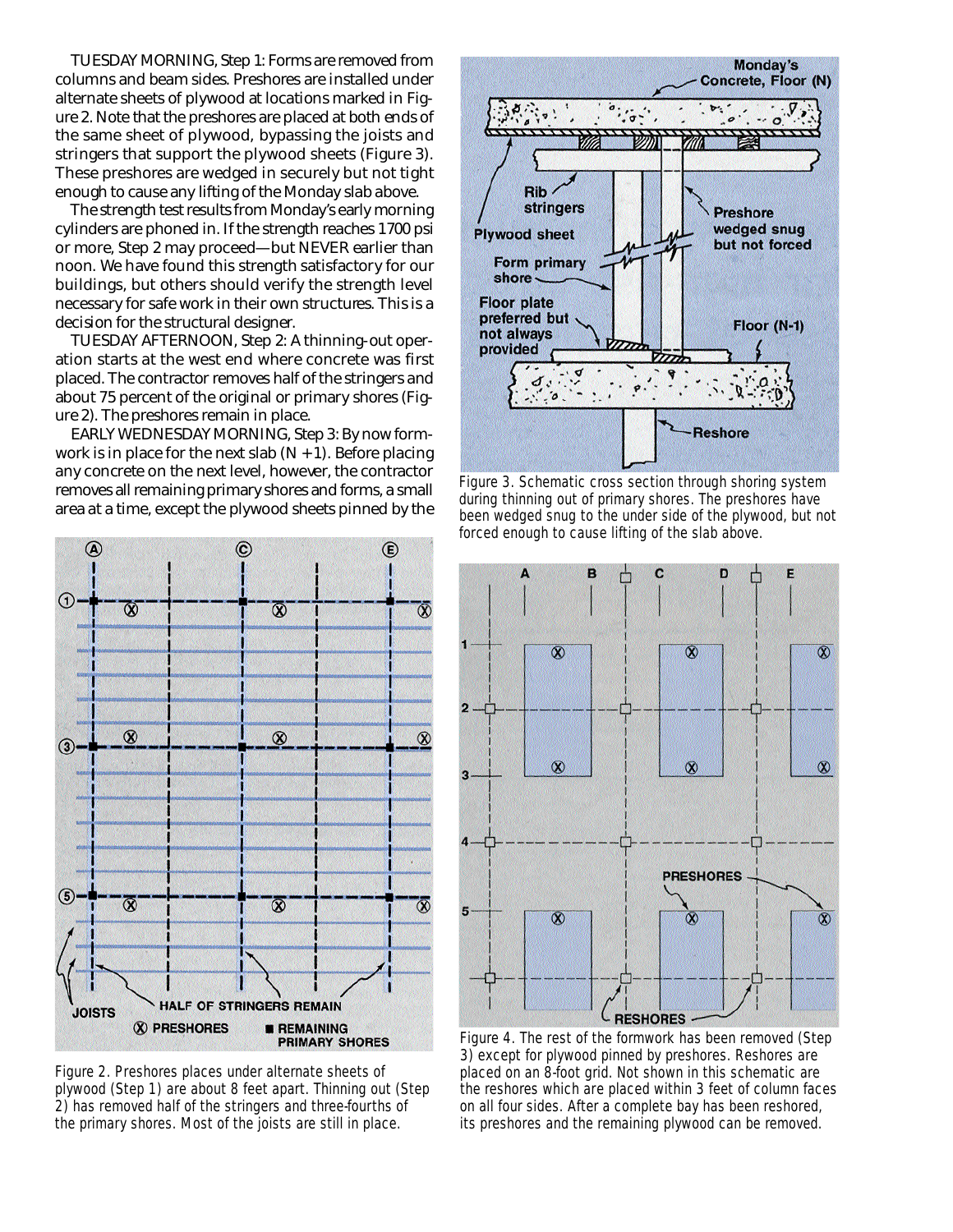preshores. Simultaneously, reshores are placed and wedged against the bare concrete soffit at 8-foot intervals at locations shown in Figure 4. Not shown in Figure 4, but important to the process, reshores are also placed within 3 feet of column faces on all four sides. PRESHORES ARE LEFT UNTOUCHED at this point.

When a complete bay has been stripped of any remaining primary shores and is completely reshored, and as this process advances into other bays, the preshores and their pinned sheets of plywood are also removed.

## Some safeguards required

We dnesday's stripping and reshoring work below Slab N must be well advanced (at least two full bays ahead) before any concrete placement on Slab  $N + 1$ . This is necessary to avoid any disturbance in the primary forms supporting Level  $N + 1$  immediately after they receive the load from freshly placed concrete. It also keeps the crew working below away from the active area on Slab N + 1. If the concrete placing operation catches up with the stripping work below, stripping is halted at once and does not proceed until the next day.

This construction process uses 2<sup>1</sup> ⁄<sup>4</sup> sets of forms and primary shores. The quarter set allows an earlier forming start on a couple of west bays Monday afternoon before a full set of forms is stripped out below. No crane drops are permitted during this early setup of primary forms; workers are cautioned to hand carry all materials.

#### Construction loads safely distributed

We have used this stripping operation with preshores successfully for over 20 years, with an excellent safety record. The method has one major advantage over other forming and stripping procedures. The one-day-old concrete slab is already reshored in a manner similar to the levels directly below it, and its supports will remain largely undisturbed during the time it is required to support construction loads transferred from levels above. This period is not less than 21 days, usually 28 days. The distribution of construction loads among the reshored supporting levels is fairly uniform and individual slab loads can remain relatively low.

#### Number of stories reshored affects load buildup

Figure 5 shows part of the high-rise building with reshores left undisturbed under Monday's Slab N for about 28 days. Many floors--ten in this case—are interconnected by the reshores and contribute almost equally to the support of the floor being placed. There is no shoring support to rigid sills, so permanent set is induced in all floors supported on yielding levels due to the deformation in the supports while the concrete is still plastic enough not to receive induced stresses.

The part of the construction load that must be supported by each slab depends on the number of levels interconnected by the reshores. Even when reshores below the lowest supporting level are removed at the earliest permitted time—21 days—at least eight levels will participate in support of the new slab and its construction live loads.

If we assume rigidity of the reshores, division of the load among the interconnected slabs will be in proportion to the stiffness of each of the supporting slabs. For a simplified analysis we distribute loads in proportion to the modulus of elasticity of the concrete in the slabs at the time the construction load is applied. This modulus of elasticity will be different for each slab because they are all "young" and of different ages. We used these equations from Reference 1 to find the moduli for different slabs.



Figure 5. Schematic view of high-rise construction with reshores undisturbed under Slab N for about 28 days. This provides ten levels of interconnected slabs to share new loads of construction at Level N + 10. With alternate removal of reshoring at about 21 days, eight slab levels would share construction loads.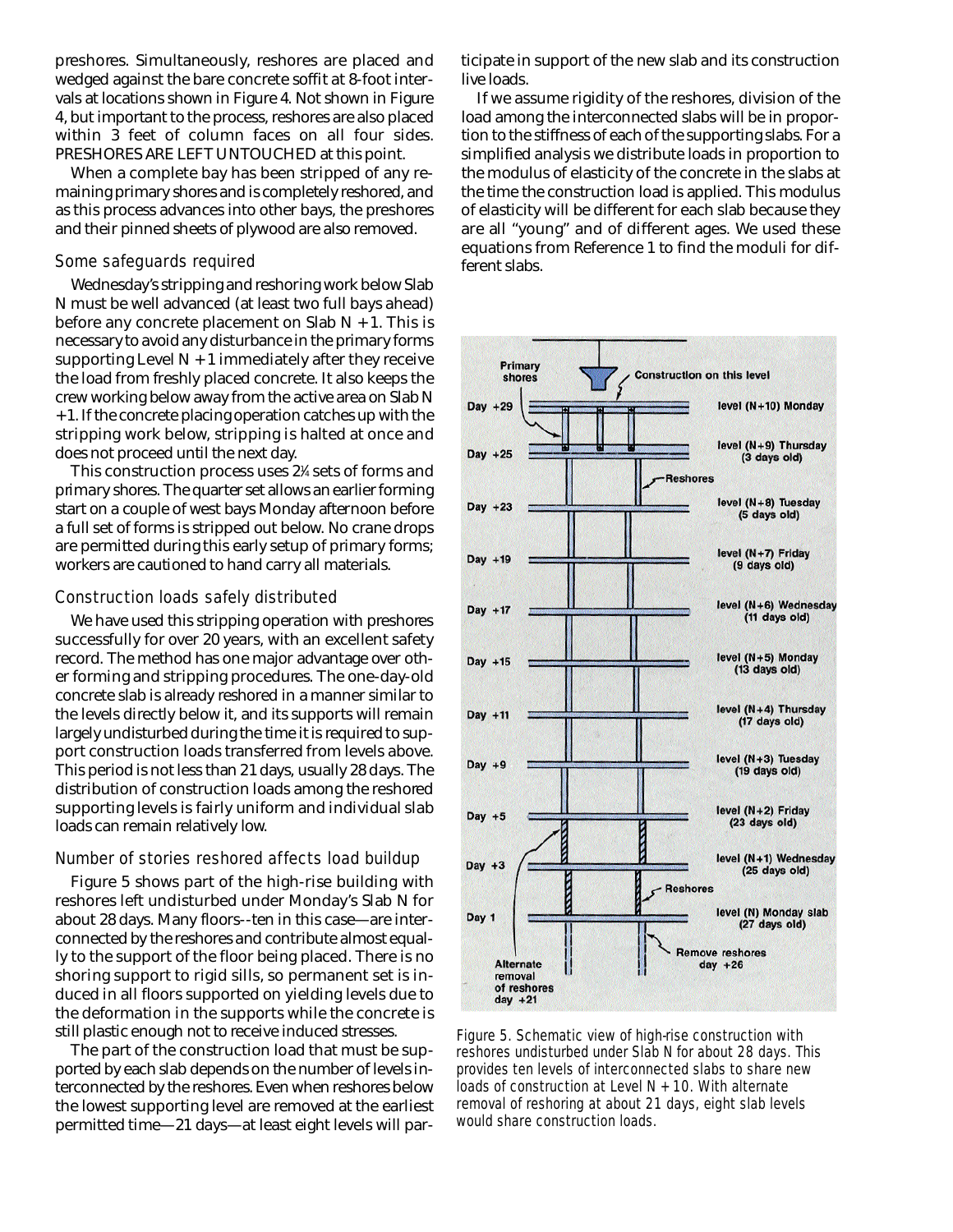$$
(f'_{c})_{t} = \frac{t}{4 + 0.85t} (f'_{c})_{28}
$$

and

$$
(E_c)_t = 33w^{1.5}
$$
  $(f'_c)_t$ 

where t is the age of the concrete in days and w is its weight in pounds per cubic foot. Ec and f'c are the modulus of elasticity and the specified compressive strength of the concrete respectively, both in psi.

Our calculations show that when concrete levels remain reshored for 28 days and therefore ten levels participate in supporting the construction at Level  $N + 10$ , the lowest participating Slab N will support about 11 percent and the top level  $(N + 9)$  about 7 percent of the load at the working level. When reshores are removed after 21 days, the lowest level  $(N + 2)$  will support about 14 percent and Slab  $N + 9$  about 10 percent of the construction at Level  $N + 10$ .

#### Slab loads calculated

To see the actual loads being supported, assume an 8-inch slab weighing 100 psf. The two sets of primary shores and forms in the system weigh a total of about 20 psf. Reshores weigh about 2 or 3 psf on each level, and we may allow for another 10 psf for miscellaneous construction materials on a typical lower slab. We also must provide for construction live load of 50 psf, according to American Concrete Institute recommendations (Reference 2).

To find the maximum load on any of the supporting levels, two extreme conditions must be reviewed. The first, Condition A, assumes that the process of preshoring, reshoring, and the subsequent construction activity will release shores sufficiently that most of the supporting levels will, soon after construction, support their own weight. The second, Condition B, assumes that stripping is done in such a way to prevent load redistribution and that all floors are "locked in" to support the loads in proportion to their relative stiffnesses.

Using the loads described above, with reshores removed at 28 days, we find for Condition A that the slab at Level N is carrying its own weight and the reshores and miscellaneous loads directly applied to it, plus an 11 percent share of the new loads at construction level:

| <b>Condition A: Self</b> |                     |
|--------------------------|---------------------|
| loads plus shared        | $= 100 + 3 + 10$    |
| construction loads       | $+ 0.11[100+50+20]$ |

= 132 psf

For the assumptions of Condition B, Level N will support 11 percent of the total loads that occur on the above Level  $N$ :

Condition B: 11 p ercent of total load =  $0.11[10(100+3+10)]$ on N and above  $+0.11[100+50+20]$ 

= 143 psf

Removal of reshores after only 21 days is sometimes permitted by the engineer when the flat slab is designed as part of the lateral load system and therefore is provided with extra reinforcement and greater depth than would be required for gravity loads only. When reshores are to be removed after only 21 days (that is removal under Level  $N + 2$ , Figure 5), the share of the construction load increases to 14 percent instead of 11, and the load on Slab  $N + 2$  is still no more than

Condition A: 100+3+10  $+ 0.14[100+50+20] = 137$  psf

Condition B: 0.14[8(100+3+10)]  $+ 0.14[100+50+20+] = 150$  psf

In actual structures it is likely that a condition between the extremes, A and B, will prevail and the maximum load might be an average of the two. Following this reasoning, we would expect Level N to support about 138 psf with shore removal at 28 days. With shore removal at 21 days, Level  $N + 2$  would support about 144 psf. In both cases, construction loads are less than 50 percent of the slab's dead load and do not exceed design loads.

This is a far cry from construction loads of up to 110 percent of slab dead load observed with another common system using three sets of primary forms without the preshoring procedure. More sets of primary forms do not necessarily improve construction safety, and in some procedures for multistory work that safety margin becomes perilously small.

### Disadvantages of preshoring reduced by proper supervision

The preshoring procedure has some disadvantages that can be minimized with good supervision. A careless thinning out operation can topple preshores and cause damage to the day-old slab. Manipulation and removal of primary forms even in a correct manner cannot totally prevent some self load being carried by the dayold slab. Some cracks will therefore develop.

A more troublesome item is that the two-day-old slab has already gained enough stiffness to span fair distances. It does therefore participate in supporting the new construction directly above it and must deform to remove the slack in reshores below it and to account also for additional compressibility of reshores under the applied loads. Placement of reshores does not match location of primary shores, and this increases load transfer requirements for the two-day slab.

Hairline cracks, usually at midspans of large exterior